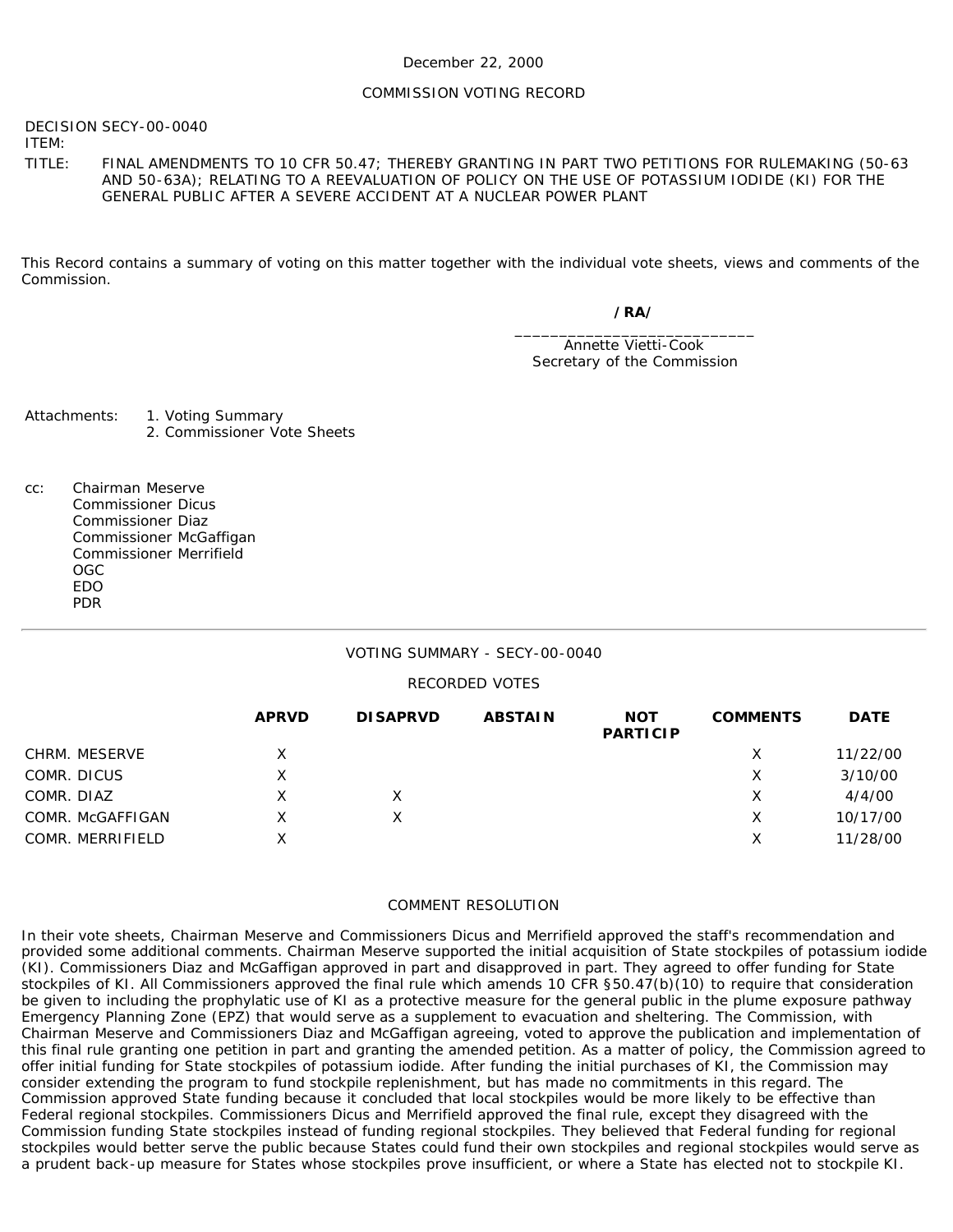Accordingly, they believed that funding regional stockpiles would be a more effective use of Federal funds and would be more consistent with the allocation of responsibility between the Federal government and the States for all other emergency matters.

The Commission approved the final rule in an Affirmation Session as reflected in the Affirmation Session SRM issued on December 22, 2000.

# **Commissioner Comments on SECY-00-0040**

## **Chairman Meserve**

I approve the modification of 10 CFR 50.47(b)(10) so as to require the consideration of potassium iodide (KI) among the range of protective actions for the general public in the plume exposure pathway for the Emergency Planning Zone (EPZ). I also approve the publication of the Federal Register notice, subject to the following comments.

General Policy. Unlike most other countries that produce electricity using nuclear power, the United States does not, as a general policy, plan for the distribution of KI to the general public as an element of the response to a nuclear accident.<sup>[\(1\)](#page-6-0)</sup> KI, of course, serves solely to limit the uptake of radioactive isotopes of iodine by the thyroid and thus does not offer protection to other organs and from other fission products. Thus, the primary emergency response to a nuclear accident is, and should remain, the evacuation of affected populations.

Nonetheless, KI deserves to be considered among the arsenal of possible responses. The Report of the President's Commission on the Accident at Three Mile Island (the report of the Kemeny Commission) recommended that an adequate supply of KI should be available for public distribution<sup>[\(2\)](#page-7-0)</sup> and the validity of this recommendation was demonstrated by the apparent

effectiveness of KI in limiting thyroid uptake of radioiodine among children in the aftermath of the Chernobyl accident.<sup>[\(3\)](#page-7-1)</sup> I conclude that it is appropriate to require planning authorities to consider the use of KI as a supplement to other emergency response activities.

I would not go so far, however, as to require the utilization of KI. States, under the supervision of the Federal Emergency Management Agency (FEMA), have the primary responsibility for planning and executing the offsite portion of emergency

response.<sup>[\(4\)](#page-7-2)</sup> Some states may conclude that efforts to distribute KI would serve to complicate or disrupt evacuation, and hence may choose not to include the distribution of KI to the general public in their planning. It is not appropriate for the NRC to override this decision in light of the primary responsibility of FEMA and the states for emergency offsite response and of the fact that they, more than the NRC, are aware of the logistical complications that KI distribution could present in particular local circumstances. Nonetheless, it is appropriate for the NRC to require that consideration be given to the use of KI and to provide guidance to the States and FEMA on issues related to its distribution.

My vote today also does not reflect a conclusion that nuclear plants are unsafe or that extraordinary additional emergencyresponse measures beyond those previously contemplated are necessary. Quite the contrary, the objective data show that the overall safety performance of nuclear plants has been steadily improving. I support the consideration of the distribution of KI as a prudent step to assure that the Nation is prepared to respond appropriately to even unlikely events.

Funding. Perhaps the most contentious aspect of this matter has not turned on the substance of the rule itself, but rather on an issue relating to the funding of the purchase of KI by those states that choose to stockpile it. The Commission publicly

announced its willingness to provide such funding, but then subsequently announced that it would not do so.<sup>(5)</sup> The Commission changed its position on the basis of several considerations, including in particular that regional stockpiles might better serve the public because some states might elect not to stockpile KI and because the funding of regional stockpiles might prove a more efficient and effective use of limited NRC resources and would better reflect the allocation of responsibility on such matters between the states and the federal government. The Commission's decision precipitated adverse comments from the Director of FEMA, who expressed concern following the Commission's "abrupt retreat from repeated promises to the Federal community, states and the public."<sup>[\(6\)](#page-7-4)</sup> It also prompted responses from those who advocate the stockpiling of KI based on the premise that the Commission's change of position reflected a failure to recognize the significance and importance of KI in emergency circumstances.

I was not serving on the Commission at the time of the decision to decline to fund state stockpiles. It is my view, however, that the criticisms of my predecessor and colleagues are distinctly unfair. The fact of the matter is that the entirety of the Commission supported the consideration of KI in emergency planning -- the fundamental issue. Moreover, the decision to decline to fund state stockpiles did not reflect a withdrawal of financial support -- rather, it reflected a conclusion by a divided Commission that our limited assets might be more effective if allocated differently (namely, to regional stockpiles) and that such an allocation was consistent with appropriate federal/state relations in this area. In short, the Commission's sole purpose was the advancement of the availability of KI.

Nonetheless, I conclude that the Commission should offer funding for state stockpiles. I reach this conclusion for several reasons.

First, I have serious doubt about the effectiveness of regional stockpiles of KI for the purpose of emergency response at nuclear power plants. KI provides protection for the thyroid because the non-radioactive iodide in KI saturates the iodide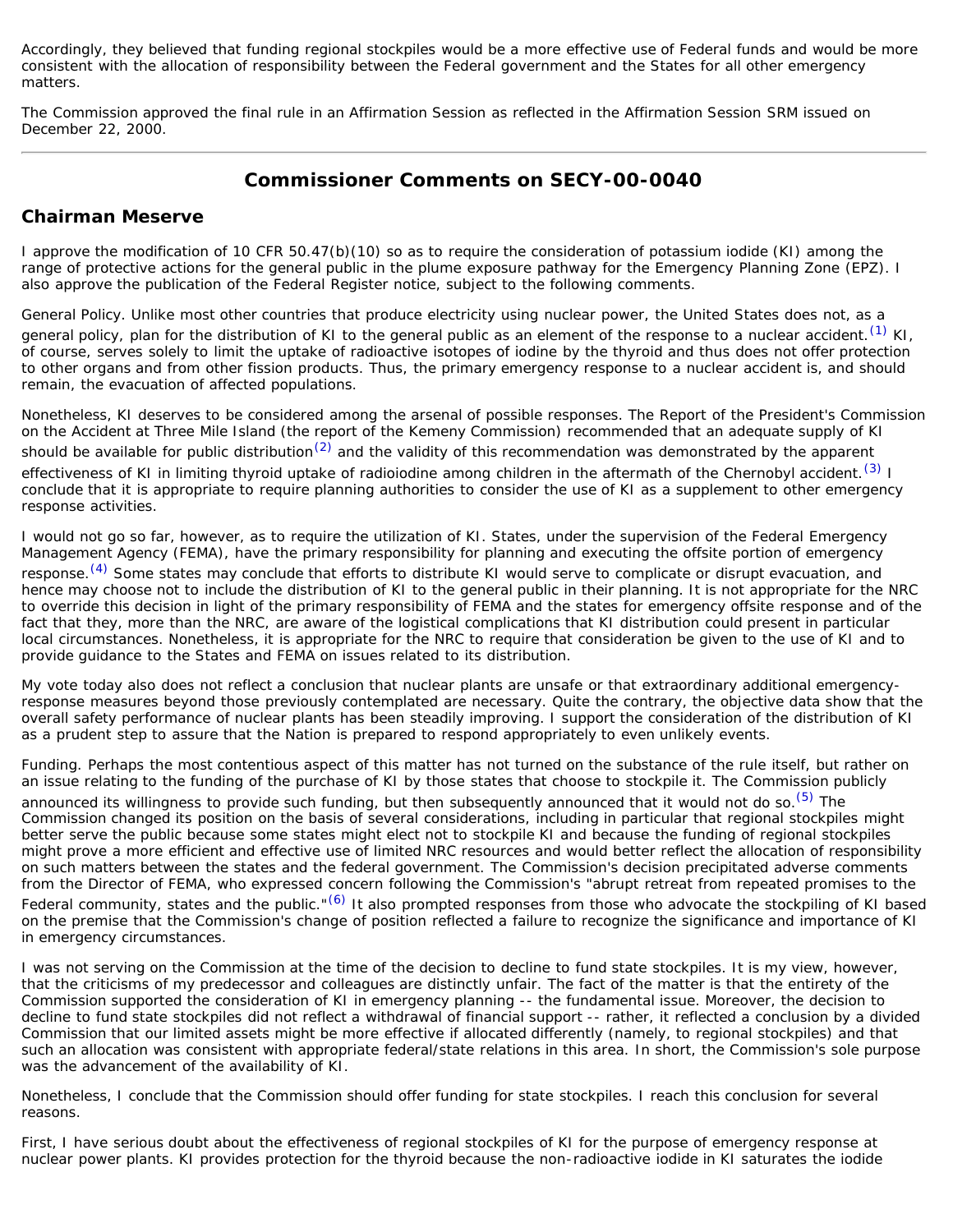transport system and thereby prevents the uptake of radioactive iodine. It serves its purpose only if it is taken before or shortly after exposure. In fact, the effectiveness of KI as a blocking agent drops to about 50 percent if administered 3-4 hours after exposure.<sup>[\(7\)](#page-7-5)</sup>

In light of the need for prompt administration, the logistical problems associated with the transport and distribution of regional stockpiles of KI make their use problematic for emergency response at reactor sites. For example, the regional stockpiles that are suggested by the staff, the National Pharmaceutical Stockpile that is being established by the Center for Disease Control and Prevention (CDC), relies on contract shippers (e.g., Federal Express, UPS) to deliver materials from a regional stockpile to

a specific location within 12 hours of the decision to deploy.  $(8)$  Of course, once the KI is delivered, there would then be additional delay associated in the distribution of KI to intended recipients. There thus is reason to doubt whether regional stockpiles could be deployed quickly enough in accident circumstances to allow distribution in advance of or even shortly after a radioactive release. And if there were adequate time to distribute KI from regional stockpiles, there should also be adequate time to complete the evacuation of the public (which is the preferred alternative in any event), thereby alleviating the need for KI distribution. State stockpiles, in contrast to regional stockpiles, could be distributed more quickly by reason of the opportunity to pre-position KI in the vicinity of the plant (at schools, hospitals, etc.) or KI might even be pre-distributed to affected populations.

I recognize that it is likely to be the case that some states will choose not to stockpile KI and the absence of a regional stockpile might mean that KI is not available for an accident in such a state. But, given the relatively short time frame within which KI must be administered if it is to be effective, it is unlikely a program that is developed at the time of an event to distribute KI will prove effective, particularly since the response organizations no doubt will be severely taxed in fulfilling the other tasks that are part of their emergency response obligations. Moreover, even if a state has planned to use a regional KI stockpile, the delays incident to the delivery and distribution of KI from regional stockpiles would no doubt greatly reduce the effectiveness of the program as compared with distribution from a locally available stockpile. In this regard, it does not seem wise to encourage the states to rely on regional stockpiles.

Second, I am mindful of the importance of NRC coordination with FEMA on this issue. Pursuant to Executive Order 12,148 and the Memorandum of Understanding between the NRC and FEMA, <sup>[\(9\)](#page-7-7)</sup> FEMA has primary responsibility for the offsite portion of emergency response at nuclear facilities. Any implementation of a program to provide KI is therefore subject to review and approval by FEMA. As noted above, however, FEMA has noted its strenuous objection to reliance on regional stockpiles of

KI.<sup>(10)</sup> Thus, an NRC decision to favor regional stockpiles could and likely would be thwarted by FEMA. In any event, the NRC should give particular consideration to the views of FEMA, particularly in light of our need to coordinate with a sister agency that has primacy in the area of offsite emergency planning.<sup>[\(11\)](#page-7-9)</sup>

Third, I am aware of the fact that the NRC's acceptance of the cost of state stockpiling is contrary to past practice whereby the Commission has not ordinarily provided funding for the costs of offsite protective actions.<sup>(12)</sup> The Commission's acceptance of this cost, however, is a one-time departure from the general rule that is justified by a need to assure that the states undertake a serious look at the benefits (and problems) associated with KI distribution in a fashion that is not unduly constrained by the cost of stockpiling. I am mindful in this connection, moreover, that the ultimate burden, regardless of our decision, is likely to be our licensees. If the NRC agrees to subsidize the stockpiles then our licensees will ultimately bear the burden because the NRC budget is primarily derived from licensee fees. And, similarly, if the states were asked to fund the creation of the KI stockpiles, then it is likely that ultimately the licensees will be relied upon to pay the associated costs, even

if such payments are not directly compelled.<sup>(13)</sup> This suggests that the vehicle for payment of the costs -- through licensee payment of NRC fees or through licensee direct payments for KI -- does not deserve extended attention.

Finally, I give consideration to the impact of our decision on the NRC budget. Part of the justification for reconsideration of the funding issue in 1999 was concern for the largely uncontrollable costs that might arise from an unqualified promise to fund state demands for KI. But that concern can be addressed through appropriate limitations on funding. For example, in light of the constraints on the NRC budget, any funding of KI should appropriately be limited in several ways:

- NRC funding should support only the initial acquisition of a state stockpiles. Replenishment of the stockpiles and the ancillary costs (e.g., warehousing, education, training) should remain a state responsibility.
- Funding might be limited in aggregate amount to the funds defined in the NRC budget (\$400,000 in FY2001 and an additional amount in FY2002). To allow the fair distribution of funds, we might request that any request for funding be submitted by a date certain and inform the applicants that they might have to share pro rata if the demands exceed the allocated funds. Alternatively, the NRC might establish a cap on the amount it will pay per dose (e.g., \$0.20 per tablet).
- Any funding should be limited to assure that the size of the federally supported stockpile is reasonable in light of the potentially exposed population.

In addition, the NRC might consider a centralized purchase of KI in order to facilitate a volume acquisition at low cost. In short, the NRC can place appropriate constraints on the funding of KI so that the costs do not place too great a burden on the agency.

\* \* \*

The approach urged in these comments will require revision of the Federal Register notice.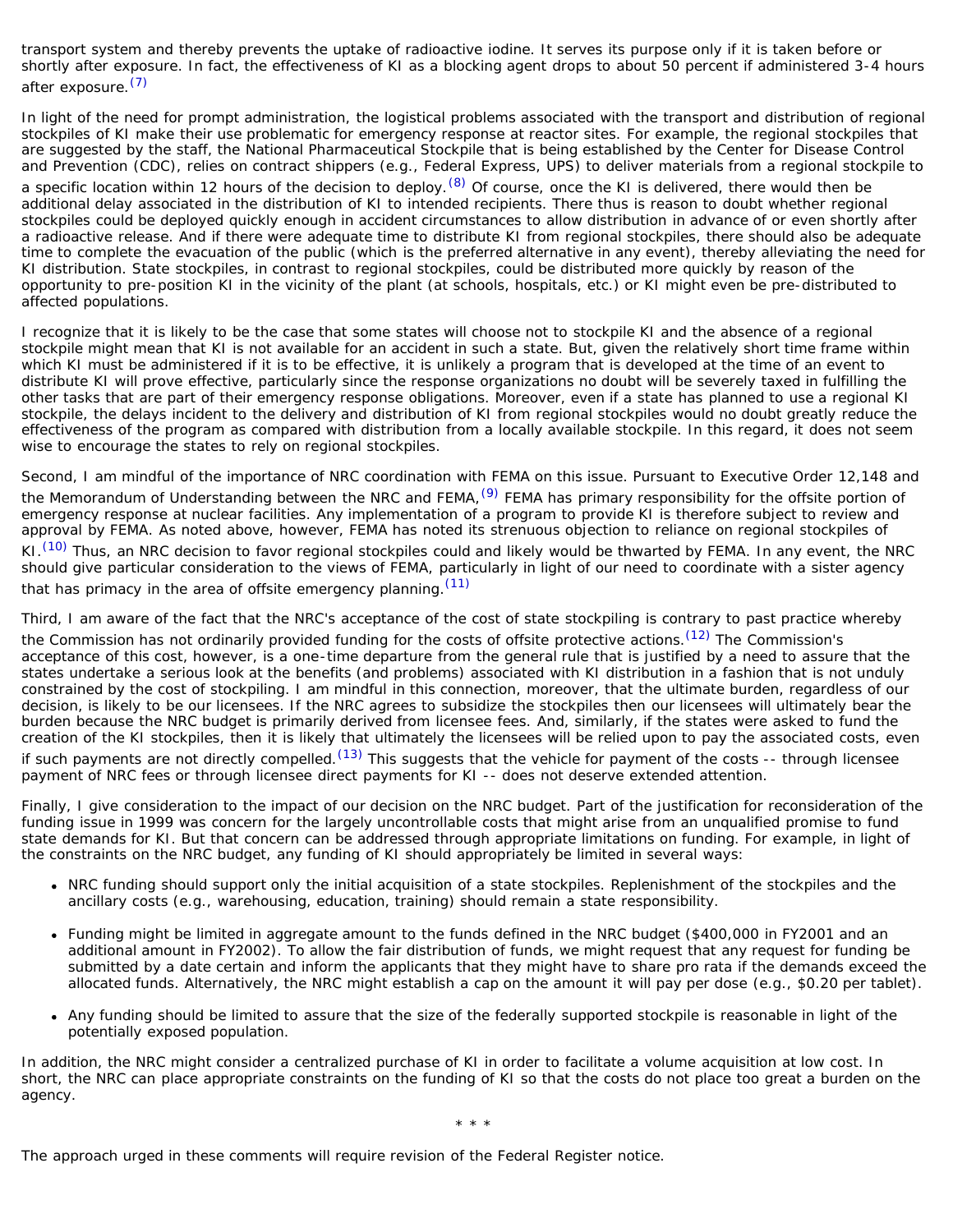## **Commissioner Dicus**

I approve the staff's proposed final rule which would amend 10 CFR 50.47(b)(10) to require that consideration be given to including the prophylactic use of potassium iodide (KI) as a protective measure for the general public that would serve as a supplement to sheltering and evacuation.

After a review of all the literature to date, along with the arguments raised by the petitioner and other stakeholders, I believe that the Commission now has enough evidence to fairly and reasonably make an informed decision to grant in part the petitions received over the years and finally amend the regulations to provide a resolution on this issue.

Minor editorial corrections to the Federal Register Notice are attached.

### **Commissioner Diaz**

I approve the publication of a final rule that will grant in part two petitions for rulemaking relating to consideration and use of potassium iodide (KI) in offsite emergency planning, contingent on the Commission clearly stating that it believes stockpiling of KI is a prudent measure and on NRC funding of KI for those States choosing to maintain a stockpile. This is consistent with my belief in "Federalism," the NRC's mission and my own fiscal conservatism. The Supreme Court's *Pacific Gas & Electric* decision in 1983 reaffirms the NRC's solitary role in regulating the safety of nuclear power and the Federal Government's preemption of the entire field of nuclear power safety concerns except when expressly ceded to the States. With our mission of protecting public health and safety thus buttressed, as a prudent measure (as demonstrated by the availability of KI for nuclear power workers) and given the accumulation of data on thyroid cancers, <sup>(14)</sup> I believe we have a responsibility to clearly aid the States by providing them with information and funding.  $(15)$  The NRC can then trust the States to make the right decision for them, knowing that we have done our best to protect public health and safety.

## **Commissioner McGaffigan**

I have waited several months to cast my vote on this paper. There was a desire for interaction with the Federal Emergency Management Agency (FEMA) at a high level. Since this has still not occurred, I feel it is time to vote.

In brief, I am voting to approve this final rule, but also to return to the Commission's 1997 and 1998 policy to fund the purchase of a stockpile of KI for the States upon request.

I believe, as I have since first confronting this issue in the spring of 1997, that the lack of stockpiling and/or predistribution of KI for local populations in the emergency planning zones of nuclear power plants in most of the United States is one of the most pronounced deviations from world practice in NRC nuclear safety regulation. Literally every other country, including many countries with far fewer resources than the United States, provides for use of KI as a supplemental protective measure for local populations. Both the IAEA and World Health Organization have long endorsed use of stable iodine prophylaxis. We ourselves have long required that KI be available for emergency personnel and persons in nearby institutions, such as hospitals or prisons, who for logistics reasons will likely need to be sheltered before evacuation.

The resistance to following international practice by many in this country is difficult for me to understand. I firmly believe in the role of nuclear energy as part of our nation's energy supply. I do not believe nuclear accidents are becoming more likely. Quite the opposite. By almost every measure the nation's 103 operating reactors are significantly safer today than at any time since the U.S. first started operating nuclear power plants.

However, we can not rule out an accident. That is why we have a robust emergency planning system which we routinely exercise. Prompt evacuation is, and deserves to be, the first option in emergency plans. But prompt evacuation will not always be possible. Sheltering may well be necessary. If people need to shelter prior to evacuation, they should be taking KI if they are under 40 years of age. If I lived in the emergency planning zone of a nuclear power plant, I would have KI in my medicine cabinet and be sure my children understood how to use it.

Early this year the World Health Organization (WHO) published "Guidelines for Iodine Prophylaxis Following Nuclear Accidents." These guidelines are endorsed by the European Thyroid Association, the Asia and Oceania Thyroid Association, and the Latin American Thyroid Society. I have spoken to Dr. David Becker of the American Thyroid Association (ATA) on why the ATA, which strongly supports this final rule, did not endorse the WHO document. He told me that the main difference was over the 10 milligray (mGy) exposure action level advocated in the document for neonates, infants, children, adolescents to 18 years, and pregnant and lactating women. The ATA believes that a 50 mGy exposure action level is appropriate for these groups. Such a level is consistent with current EPA protective action guidelines. Dr. Becker said that there were also minor differences over recommended doses for certain age groups. Dr. Becker strongly supported the overall thrust of the WHO document and was hopeful a future edition would resolve ATA's concerns.

The Food and Drug Administration (FDA) is in the process of updating the guidance on KI doses and exposure action levels. It is my understanding that FDA will propose guidelines similar to WHO's, but with changes which the ATA supports, in particular the 50 mGy exposure action level for those up to 18 years of age and pregnant and lactating women. Obviously, the States and local communities will need this updated FDA guidance to make informed decisions on the stockpiling and/or predistribution of KI.

The draft Federal Register notice for the final rule (Attachment 6 of the paper) correctly states that by this rule and the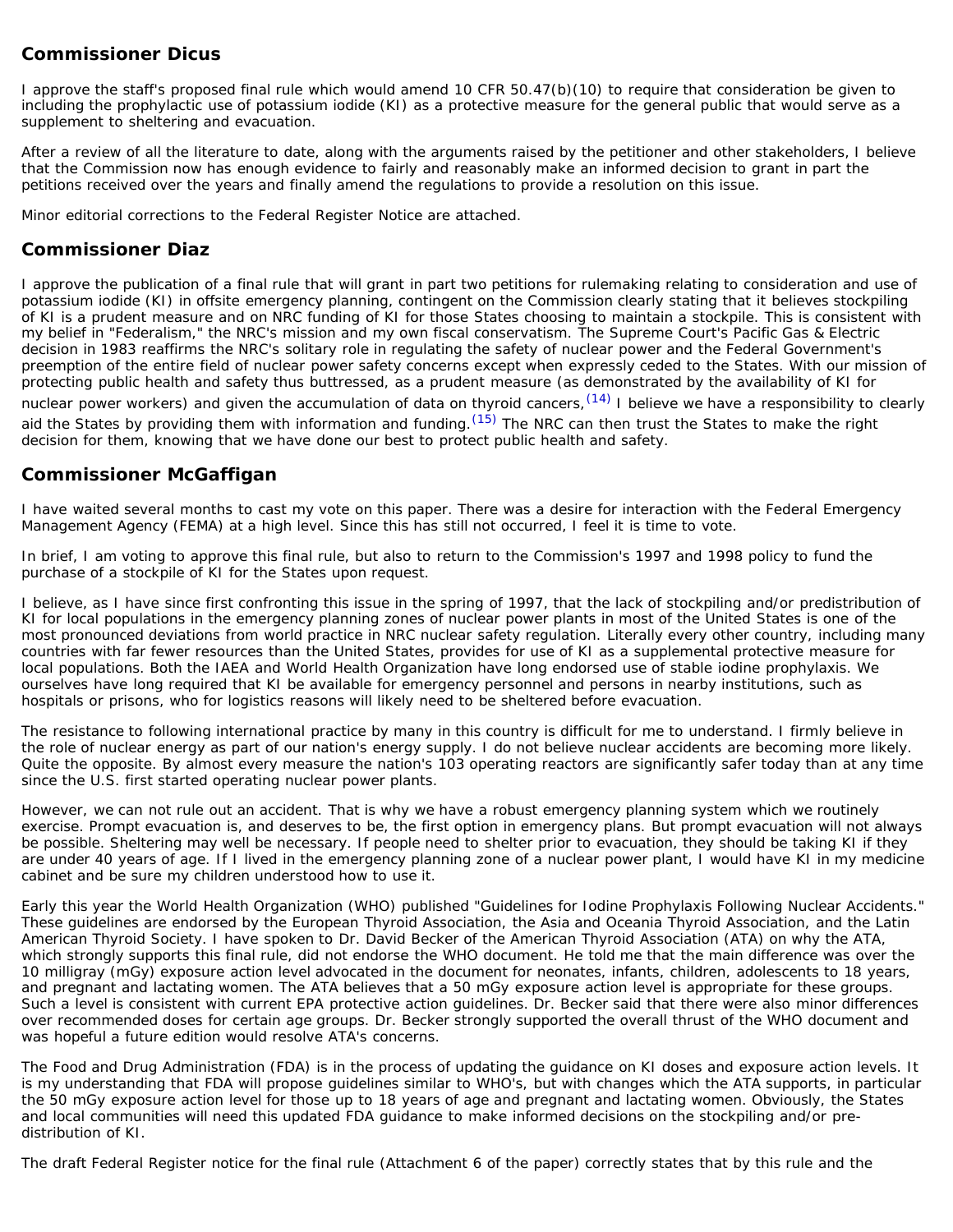language in the Statement of Considerations, the Commission is granting in part Peter Crane's amended petition for rulemaking. Consistent with the Commission's 1999 change of position, the draft notice also denies his request that we support NRC funding of State KI stockpiles.

I would urge my colleagues to go back to our 1997 and 1998 position and fund State KI stockpiles. The Commission's 1999 policy change (by a 3 - 2 vote) has clearly had very unfortunate repercussions for our relationship with FEMA. Mr. Witt, the FEMA Director, has repeatedly asked us to reconsider our decision, most recently on June 22, 2000. The Commission's original unanimous June 30, 1997 decision to endorse the Federal Radiological Preparedness Coordinating Committee (FRPCC) recommendation on federal funding of State KI stockpiles was based on a staff recommendation to do so. On June 26, 1998, the Commission unanimously reiterated that policy. After two decades of wavering on the use of KI as a supplemental measure in emergency planning, that was the right decision to make. The cost was expected to be minimal. The \$400,000 included in the FY 2001 budget for potential regional KI stockpiles is enough to buy approximately 2 million 130 mg tablets at \$ .20/tablet if bought in bulk. Given the WHO and likely FDA guidance that adults over 40 do not need to take KI, and that 65 mg or less is needed by children, this is enough KI for a very substantial population. It would certainly accommodate any conceivable requests we would receive from States in FY 2001, if we were to go back to our 1997 and 1998 policy.

I join Mr. Witt and Commissioner Diaz in believing that these funds would be far better invested in State and local stockpiling/predistribution efforts than in distant regional or national stockpiles. KI needs to be taken before, or during the first few hours after, exposure to radioactive iodine to be effective in protecting the thyroid. It is hard to imagine the logistics working out such that non-local KI stockpiles would be relevant in an actual emergency. The Commission previously had the misimpression that those involved in emergency planning against nuclear terrorism were planning on storing KI in large numbers (high 20's) of regional stockpiles. Some of those stockpiles undoubtedly would have been proximate to nuclear power plants and might have provided a back-up in an emergency. But our current understanding is that any anti-terrorism stocks of KI will be in a handful of locations with up to a 12 hour delivery time from a request being made. Rather than using our scarce resources to place KI where it will likely not be useful for our purposes, we should fund the States who decide to use KI in their emergency plans.

I am attaching edits to the Federal Register notice. These are factual and not meant to effect the policy change discussed above. More fundamental editing would be required if a majority of the Commission decides to return to a policy of funding State KI stockpiles and thereby grant Mr. Crane's amended petition in toto.

## **Commissioner Merrifield**

I approve the draft final rule concerning the use of potassium iodide (KI) in the unlikely event of a nuclear emergency. To me, the draft final rule appropriately places responsibility on both the federal government and the states to address the use of KI. The draft final rule is consistent with the Commission's unanimous decision on SECY-98-264 (Nov. 10, 1998), to amend our regulations to ensure that state and local governments consider using KI in the event of a nuclear emergency. It is also consistent with a majority vote on that same paper to support the federal government establishing robust regional stockpiles of KI and to leave the decisions concerning local KI stockpiling, including matters of funding, entirely to the states.

Based on the votes of the other Commissioners on this paper, a majority of the Commission has decided to reverse the support for regional stockpiles, and to instead provide for state stockpiles. I respect their positions on this issue and will work with my colleagues to expedite a revised final rule carrying out their intentions. However, in light of the confusion following the Commission's decision on the proposed rule, I feel that I should outline my reasoning for supporting regional stockpiles and what I believe is the appropriate role of the states and the federal government with respect to KI. Ultimately, I do not agree with the majority that the Commission should fund state stockpiles and that regional stockpiles are not worthwhile to pursue. The majority's decision means that local communities that make KI available will have supplies of KI in the event of a nuclear emergency, but the rest of the country will be left entirely without any supplies on hand or any plan to access KI in the event of a nuclear emergency. To me, the draft final rule provided a simple solution; keep in place the existing policy with respect to the role of the states, and give the federal government a role in promoting a national KI policy that would ensure all states have access to regional KI stockpiles. That, however, is not the decision the Commission has chosen to make.

### **The Role of the States**

Not interfering with the role of the States is a responsible approach to emergency planning because it empowers the states and local communities, who are most familiar with the geographic areas in question and the citizens of communities that may have a stake in these matters, to establish effective emergency plans. Further, not funding state stockpiles is consistent with long-standing federal policy on emergency planning, which leaves essentially all other details of specific emergency planning measures to the states.

I am aware that if not required, some states will elect to not stockpile KI. This is because stockpiling raises logistical issues about how to adequately distribute the stockpiles to the general public in an emergency and how to assure proper doses are administered for children and adults. For these reasons, states have taken different approaches to making KI available at the local level. For example, the State of New Hampshire established a working group of state and public interest group representatives to examine the use of KI in the event of an emergency and in a thoughtful and comprehensive report, concluded that making KI available at the local pharmacies for the public to purchase, rather than maintaining large stockpiles of KI at government facilities, was the most prudent and effective emergency planning measure for those communities. Citizens of those communities can purchase KI from these local pharmacies and keep it on hand, rather than relying on a mass distribution in the case of an emergency. After a public hearing, the Governor's Advisory Council on Radiation Protection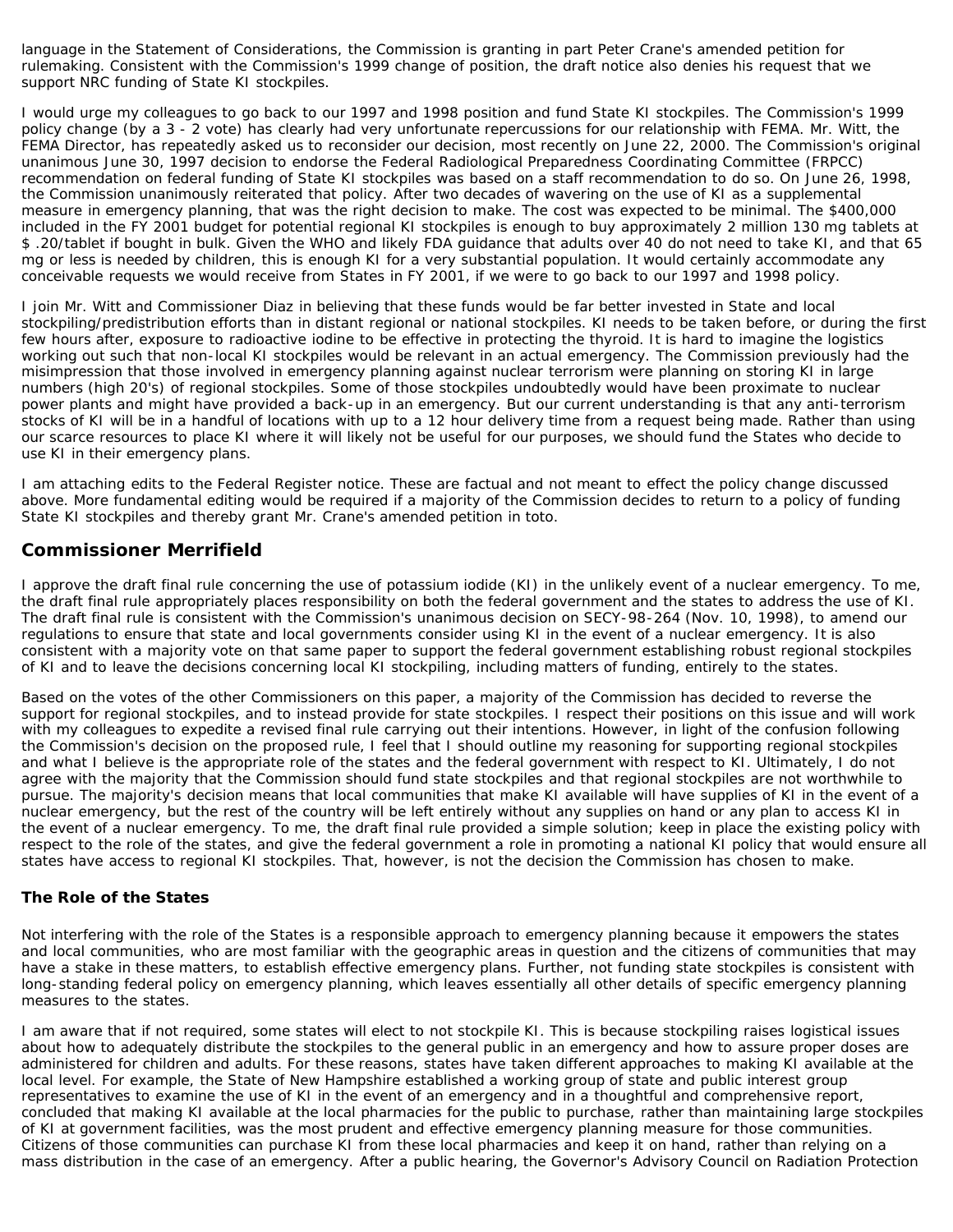for the Commonwealth of Massachusetts has recommended a similar policy. Opponents of this position argue that mass stockpiling would be far better for these communities. Putting aside whether the opponents are correct, certainly to resolve that issue, one must consider the specific emergency planning issues associated with those local communities and consequently any decision about such a local planning measure, properly rests with the states, not the Commission.

The States have demonstrated that they are well equipped to address these issues. That is why I believe it would be more appropriate for the NRC to spend its limited resources on its federal responsibilities for emergency planning. It may be true that a Commission decision to fund state stockpiles may make it difficult for a state to choose not to stockpile. However, pressuring states in this way is not an appropriate basis for providing such funds, as it would clearly be incongruous with the Commission's commitment to leave the decision whether to stockpile entirely to the states. Indeed, if it is true, as the proponents of KI suggest, that the costs to fund KI stockpiles at the local level will be minimal, then it is equally reasonable to conclude that there is no basis for providing federal funding when a state should have no difficulty funding a local KI stockpile on its own.

For these reasons, I do not support federal funding for state KI stockpiling. As I said in my original vote on SECY-98-264, "ultimately, I am convinced that the decision regarding whether a state should stockpile KI, including the details of how to fund it, should be left to the states." In my view, the Commission would need to identify a compelling reason to fund such an initiative and no such reason has been presented with respect to funding state stockpiles of KI.

### **The Role of the Federal Government**

To me, it seems imprudent for the federal government to abandon all efforts to establish robust strategically placed regional KI stockpiles. Regional stockpiles are necessary to ensure that there is an adequate supply of KI available at the national level for communities that for any number of reasons would not otherwise have access to KI. For example, a regional KI stockpile may be accessed when a state stockpile proves to be inadequate, a state does not have a stockpile or has not otherwise made KI available. Not every state will have an adequate source of KI on hand. Comments responding to the proposed rule clearly indicate that some states would not stockpile, even if the federal government were to pay for stockpiling. As for those states that do stockpile, there is always the possibility that supplies close-in will be inadequate or difficult to access during a mass evacuation.

I want to emphasize that I do not suggest that regional stockpiles should substitute for local response measures. Though it is without question that the United States Government has sophisticated equipment at its disposal to expeditiously deliver KI to communities in need, including a wide range of military assets, there of course will be some lag time between a request and delivery. The length of time will depend on the location of the stockpile in relation to the community in need. But, I strongly disagree with the theory that only state stockpiles that can be distributed within a short time after an event begins will be necessary or effective. The KI distributed in Poland, which has been credited with preventing thyroid cancer in children, was distributed days after the Chernobyl disaster first began. I find equally unconvincing the arguments that regional stockpiles should not be established because even if needed, will be too difficult to distribute or may hamper local emergency response measures. These are the exact same arguments levied against state stockpiling and which advocates of KI have urged the Commission to overcome. Evacuation, if possible, is the single most effective response measure in the event of a significant nuclear emergency and use of KI, whether stored locally or regionally, must not interfere with the efficient dispatch of any evacuation plan. To ensure that federal regional stockpiles do not interfere with state emergency response activities, the federal government would need to have an adequate federal supply on hand, and let the states determine whether and how to use them in the context of all other emergency planning measures.

Not only would the decision to abandon regional stockpiling be imprudent because it would eliminate any access to KI for states without a stockpile, but it would also be inconsistent with federal policy, Commission policy and recommendations of the international community.

The federal government years ago recognized the need to create regional stockpiles of pharmaceuticals to respond to significant disasters, such as an act of terrorism using biological or chemical weapons. In June 1997, a federal interagency committee, the Federal Radiological Preparedness Coordinating Committee (FRPCC), chaired by Federal Emergency Management Agency (FEMA), proposed using these same national medicinal stockpiles, to respond to significant nuclear emergencies, by including KI in the stockpiles. See SECY-97-124 (June 16, 1997), Attachment 1, Proposed Federal Policy on KI (April 16, 1997). These regional stockpiles of KI were to be used in addition to any state stockpiles to be funded by the federal government. However, the proposed policy noted that the supplies would be limited and stationed in only three regional centers. This number was later reported to have been revised to include another 26 regional centers. See SECY-97- 124A (June 26, 1997). Based on the FRPCC's recommendation, the Commission recommended including the following revised language in the draft KI policy:

In addition [to funding state stockpiles], the Federal government is also required to prepare for a wider range of radiological emergencies. To that end, and as an added assurance for radiological emergencies in which the location and timing of an emergency are unpredictable and for which, unlike licensed nuclear power plants, there is little planning possible, limited stockpiles of KI are being established by the Federal government at a number of sites around the U.S. These Federal stockpiles will be available on an *ad hoc* basis to any State for any type of radiological emergency, at any time. However, the stockpiles are extremely limited and are not likely to provide enough KI for use by the general public in a major radiological emergency. (Emphasis added). *Staff Requirements Memorandum dated September 30, 1998, Attached Draft Policy, page* 7.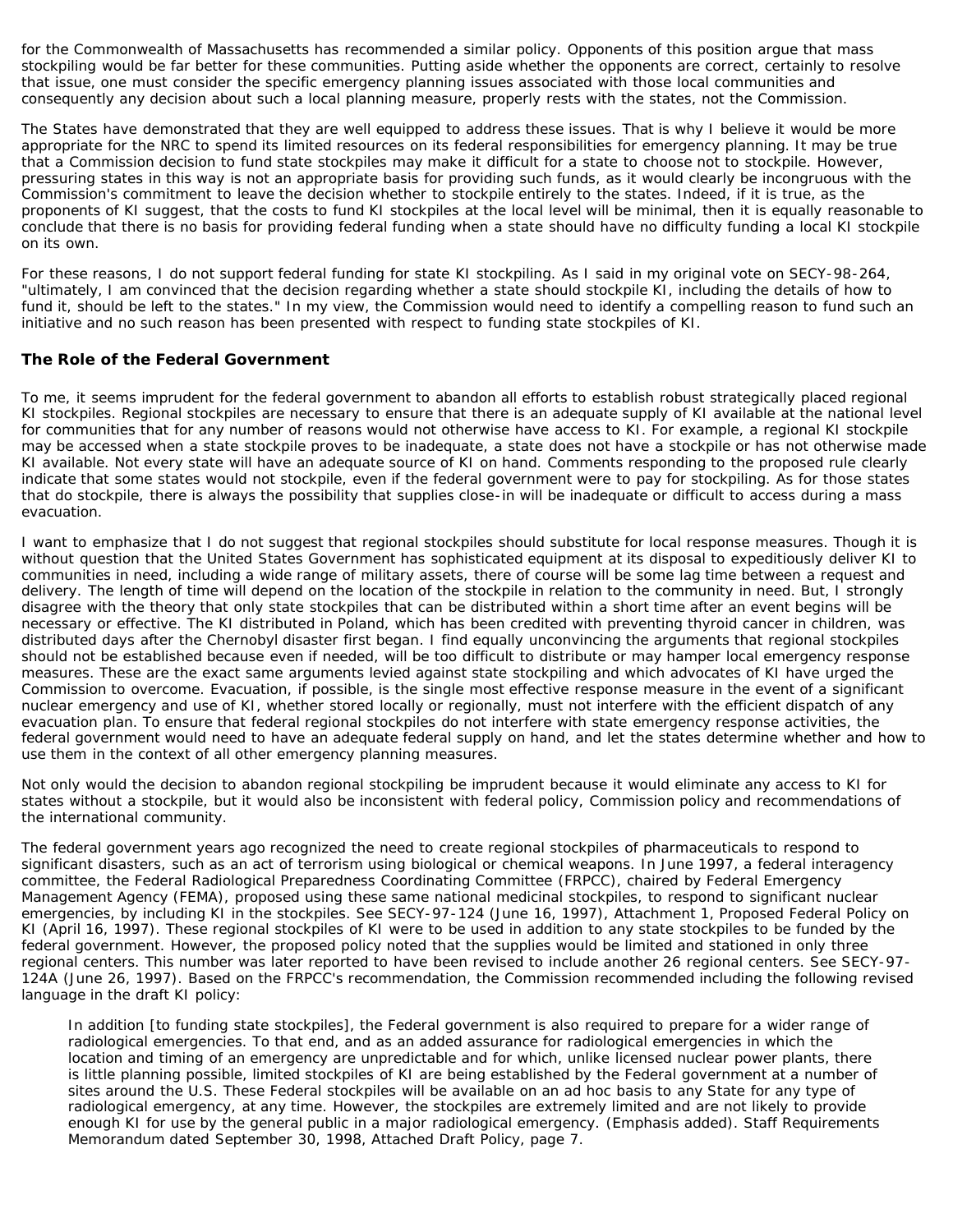After recommending these revisions to the proposed policy, however, the Commission was informed that almost no KI was going into the medicinal stockpiles. Therefore, the Commission felt it was necessary to reassert its support for regional stockpiles and to commit to working with FEMA to make sure that any regional stockpiles would have a substantial supply of KI and would be strategically located. Importantly, the Commission committed to fund the regional stockpiles if funding could not be covered by FEMA under its initiatives and to the extent that there would be no Economy Act constraint on FEMA receiving money from the NRC. See Staff Requirements Memorandum (Apr. 22, 1999). At the same time the Commission decided to leave funding for state stockpiles to the states.

The only change in the Commission's policy was to withdraw its support for federal funding for state stockpiles. The Commission did not change its position on any substantive issue related to state stockpiling (e.g., the Commission never recommended eliminating or replacing state stockpiles with regional stockpiles). Subsequently, the Commission was urged to abandon federal regional stockpiling altogether. To me this was a far more substantive change to this same Commission policy. It results in the abandonment of any effort to create a national supply of KI and taking less precaution for nuclear emergencies than other types of natural disasters for which regional stockpiles of pharmaceuticals would still remain. Federal funding for state stockpiles cannot take the place of pre-positioned regional stockpiles because we know that even with funding for state stockpiles, some states will not have them and such a plan would guarantee that those states would have absolutely no access to KI. In contrast, only regional stockpiles would guarantee that KI would be available for all states to respond to specific local conditions where access to a regional stockpile could be useful.

A policy shift to have no regional stockpiles could also be viewed as inconsistent with international guidelines. The World Health Organization recommends for communities near the reactor "seriously consider[ing]" predistribution to households and "provisions for stockpiles in places controlled by authorities close in and at further distances." *Guidelines for Iodine Prophylaxis Following Nuclear Accidents*, 1999 update, at 18. I would leave such response measures in the capable hands of state and local communities to consider. In contrast, the WHO's recommendation that "widespread storage may be warranted at considerable distances from the potential accident site ...." and "[p]lanning should consider the use of redundant distribution areas to minimize delays in implementing stable iodine prophylaxis," are to me consistent with regional stockpiling, which should be the federal government's responsibility.

Although my recommendation to support regional stockpiles would have been consistent with previous Commission policy, I was very concerned that it would be inconsistent with the more recent views of the Federal Emergency Management Agency (FEMA), which has the lead federal role for offsite radiological emergency activities pertaining to U.S. commercial nuclear power plants. However, I would have preferred that before supporting a policy that would abandon regional stockpiling altogether, the Commission would have had further interactions with FEMA to ensure that FEMA had fully understood the bases for the Commission's decisions to support regional stockpiles. It would have been especially appropriate in this situation because when the Commission originally changed its position to not fund state stockpiles there was much confusion over the bases for the Commission's decision.

For example, there was some confusion among our stakeholders that the Commission might be suggesting that regional stockpiles should be a substitute for local measures, which is not the Commission's position. As a result, it is not clear that FEMA has had an opportunity to review the actual recommendation, which is that regional stockpiles continue to be offered even though some states may have local stockpiles. Also, some stakeholders mistakenly believed that the Commission had unilaterally decided that FEMA should fund state stockpiles, rather than the Commission. This is also incorrect. The Commission's recommendation was for the states to fund any state stockpile. It is also unclear whether some stakeholders are aware that the Commission had offered to pay for regional stockpiles. In light of this potential confusion, I believe that rather than changing our policy on regional stockpiles at this time, it would have been more prudent to continue to work with FEMA on this issue.

In sum, I believe that a federal policy which leaves the states to consider KI at the local level and which commits the federal government to take an active role at the federal level would have provided the most comprehensive and responsible approach to a national KI policy. Accordingly, I believe the final rule on KI should have continued to include an NRC recommendation for regional stockpiles, rather than funding for state stockpiles.

That having been said, recognizing that the decision will now stand that the NRC will pay for state stockpiles, the Commission needs to clearly address some of the practical and logistical concerns associated with such a proposal. For example, what requirements or disclaimers should accompany the funding for KI stockpiles? Is this a one-time supply, or would the Commission re-supply KI as populations change and the shelf life of the initial KI supply expires? How will the Commission reply to any requests to fund supplies at local pharmacies to be handed out on a routine basis to those requesting it? Is that considered a "stockpile?" If a majority of the Commission were willing to pay for supplies at local pharmacies, how would the Commission ensure that those supplies would go to individuals living within the 10 mile Emergency Planning Zone (EPZ)? How will the Commission effectively ensure that it will only be responsible for funding state stockpiles within the 10 mile EPZ if legislation like that proposed by Representative Phil English (R-PA) earlier this year (H.R. 4969), requiring a plan for stockpiling in areas within a 50-mile radius of a nuclear power plant, is reintroduced? How will the Commission prioritize funding for state stockpiles in relation to all other funding responsibilities of the agency and any budget restraints? These and other concerns associated with the Commission's decision to fund state stockpiles will require significant effort on the part of the Commission and the staff. While I respect the will of the majority in this matter, I hope there is a clear understanding that these will be difficult issues to resolve.

<span id="page-6-0"></span>1. Evaluation criteria for the plans of offsite response organizations specify that protective measures for the plume exposure pathway shall include provisions for the use of radioprotective drugs within the plume exposure EPZ when immediate